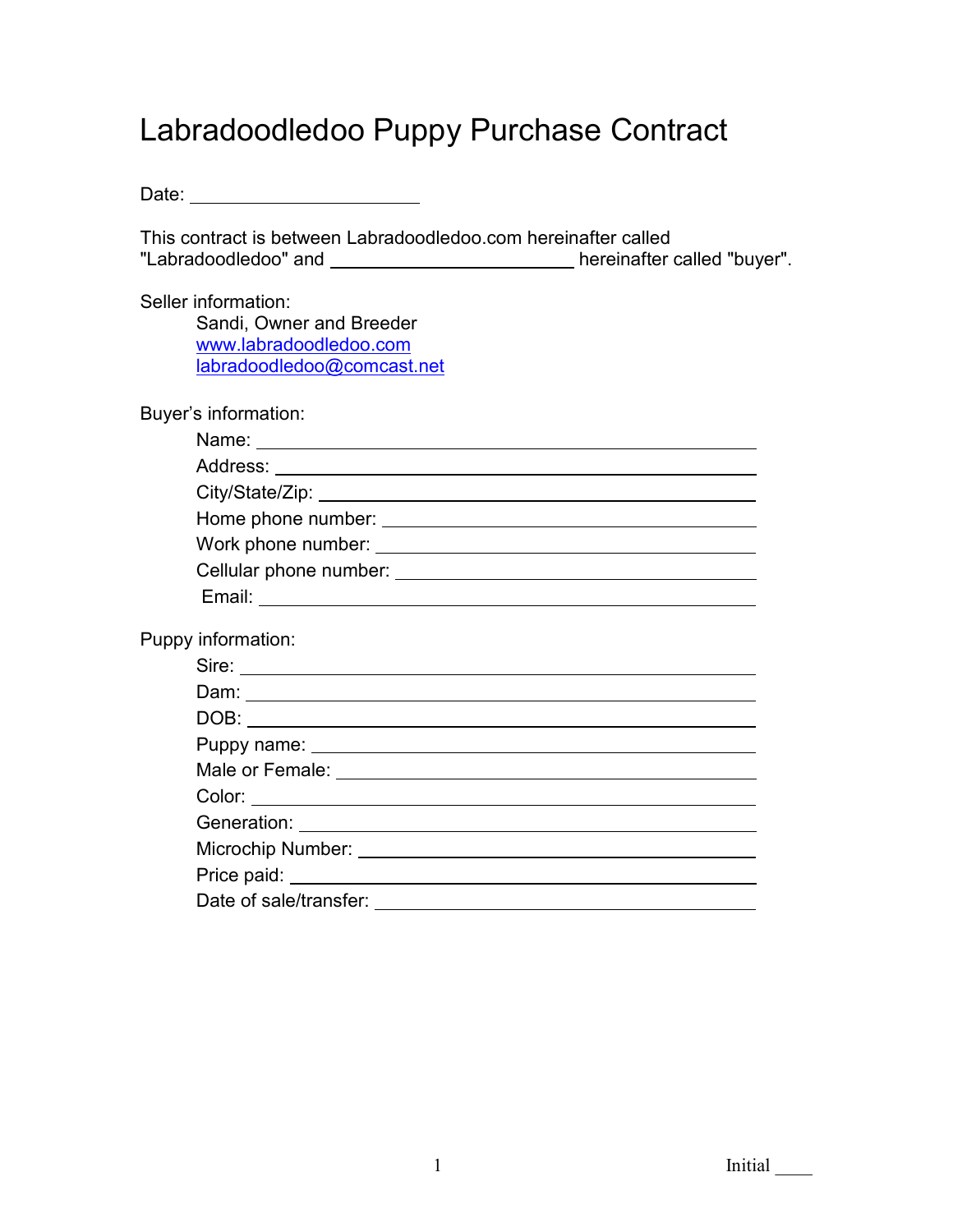Labradoodledoo's puppies are exceptionally healthy, and we guarantee that at the time of delivery, the puppy is healthy and does not have any known preexisting health problems; and that they have received appropriate vaccinations and working treatments. Mistreatment of a puppy can cause it to become ill very quickly, therefore, this guarantee is limited to three days from the time of transfer.

If there is a pre-existing illness confirmed by a licensed veterinarian within three days of the time the buyer takes possession of the puppy, Labradoodledoo will reimburse up to \$200 in related vet costs. Receipts and documentation of the illness from the veterinarian must be provided to Labradoodledoo before reimbursement can be paid.

Puppies do not have fully developed immune systems, and do not receive all their shots before 12-16 weeks of age, so please be extra careful to prevent exposing your puppy to K9 diseases when it is young.

At Labradoodledoo, we are very confident about the genetic health of our puppies. We offer a money back guarantee that your puppy will be free of hereditary defects which impact clinically on it's quality of life by the age of two years. Any suspected genetic defect must be confirmed by a licensed veterinarian of Labradoodledoo's choosing at the expense of the buyer. If the defect is confirmed, the cost of this examination will be reimbursed, up to \$500. This guarantee is non-transferable and does not apply if the dog is re-homed or transferred to an owner other than the buyer.

All veterinarians must follow the following procedures during the initial examination when rendering an opinion regarding hereditary defects in the dog:

- Identification: All Labradoodledoo puppies are implanted with an Avid micro chip. This chip must be scanned and the resulting ID number must be recorded and included in all reports.
- Notification: The buyer must supply Labradoodledoo with copies of all relevant veterinary reports indicating any possible hereditary defects within seven days of the first communication with Labradoodledoo regarding the defect. These copies become the property of Labradoodledoo and will not be returned.

Labradoodledoo will review the veterinary reports and advise if a second opinion is required. If it is, Labradoodledoo will nominate a second veterinarian to whom the dog should be taken for further examination. Labradoodledoo reserves the right to forward all veterinary reports, x-rays, or other test results to any veterinarian or other party of Labradoodledoo's choosing. Additional veterinary costs related to a second opinion at the request of Labradoodledoo will be paid by Labradoodledoo.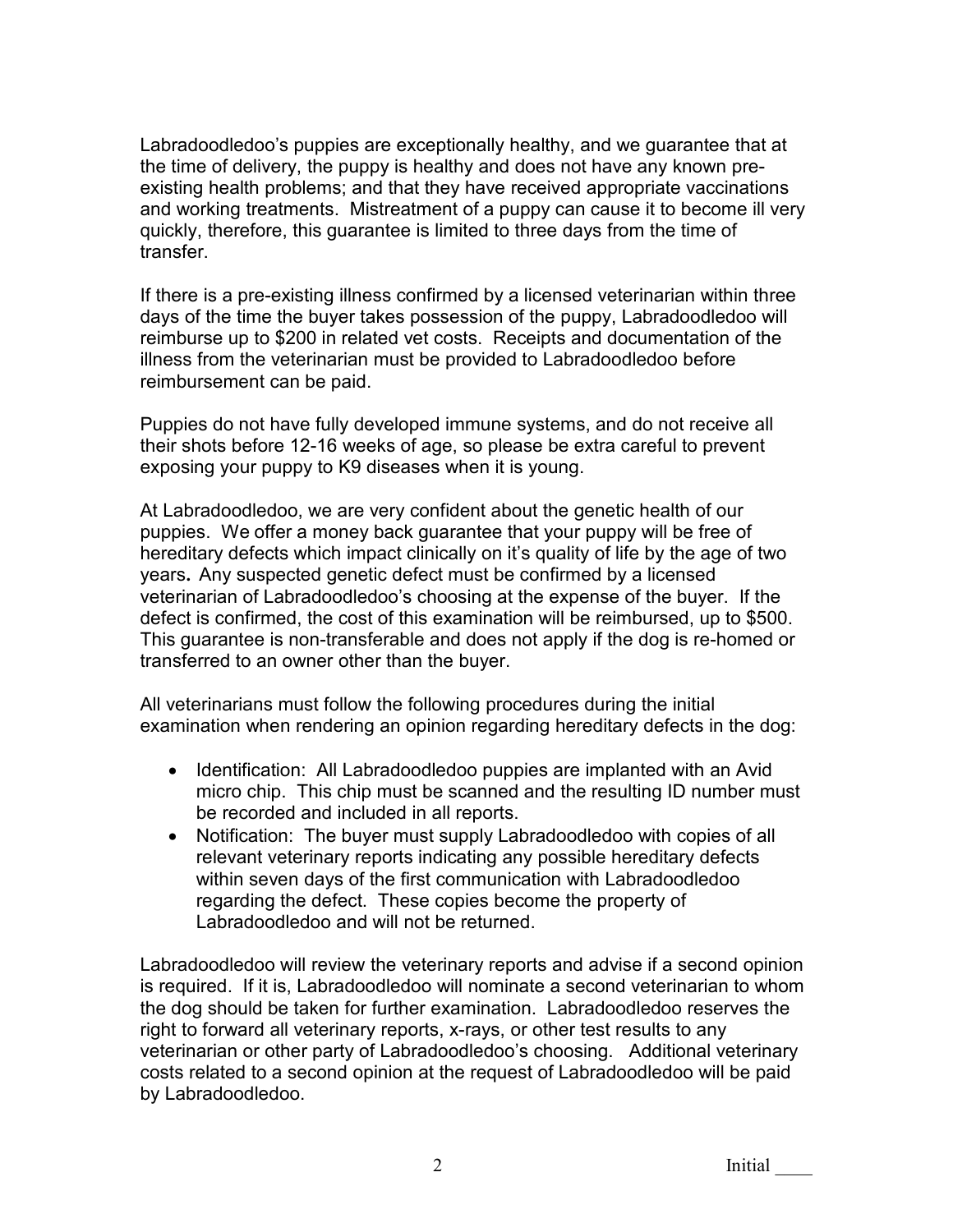If a genetic defect that has significant clinical effect on the dog's quality of life is not confirmed by Labradoodledoo's veterinarian, all veterinary costs that have incurred will be paid by the buyer.

If a genetic defect that has a significant clinical effect on the dog's quality of life is confirmed and there is no evidence of poor health due to abuse or neglect, Labradoodledoo offers, at the discretion of the buyer, either:

- Buyer returns the dog to Labradoodledoo for a full refund of the purchase price less any reimbursed veterinary costs. Buyer is responsible for all associated shipping costs. The dog then becomes property of Labradoodledoo.
- Buyer keeps the dog and Labradoodledoo refunds 50% of the purchase price, or up to \$1000 whichever is less, less any reimbursed veterinary costs. No refund or reimbursement will be given until a written statement from a certified veterinarian confirming that the dog has been spayed or neutered has been received by Labradoodledoo.

A puppy could become extremely ill if transitioned to quickly to a different food. If you will be changing the puppy's food, please wean them from the food that will be given with him/her (slowly decreasing the amount in the mix as you increase the amount of the food you have decided to use). Puppy must come to us in good health without any signs of abuse or neglect to be eligible for refund.

The breeding of our dogs WITHOUT breeding rights is not an option. By purchasing a Labradoodledoo puppy, you are here by agreeing to spay neuter your puppy within 6 months and NOT to breed your Labradoodle. Our bloodline of labradoodles is of great importance to us and we selectively breed for health, temperament and conformation; we therefore require additional testing, and breeding control over our line. We will pursue any legal action available if you decided not to honour the agreement detailed below.

This puppy is sold under a Spay/Neuter contract. The buyer agrees to spay or neuter the puppy by 6 months of age. The buyer has 7 months from the date of birth to provide Labradoodledoo with written verification that spaying or neutering has been performed. This documentation must be from a certified veterinarian. If after seven months, if this documentation has not been received by Labradoodledoo, the health guarantee and CKC registration are both voided. Additionally, Labradoodledoo reserves the right to take legal action to enforce the spay/neuter contract. If legal action is taken, buyer agrees to pay all legal fees encountered by Labradoodledoo incurred as a result of enforcement of the spay/neuter contract, and also agrees to pay a \$1000 fine for breach of contract. Further, buyer agrees to pay Labradoodledoo \$2000 per puppy, should any puppies be born as a result of failure to spay or neuter.